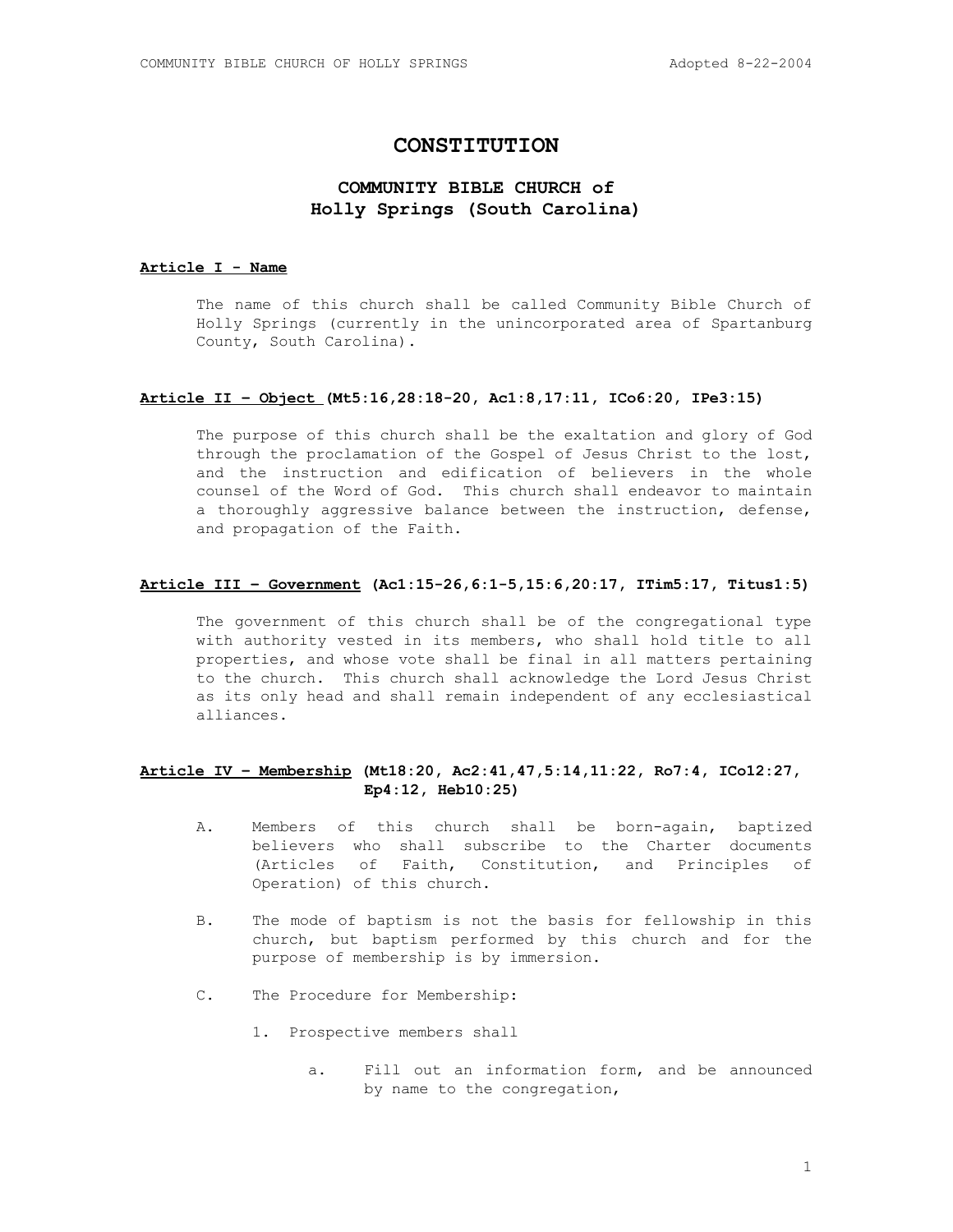- b. Verify their baptism by immersion after their salvation, from either this church or another Bible believing church.
- c. Read and agree with the Charter documents.
- d. Be questioned by at least two members of the membership committee (elders and deacons).
- e. Meet with the Elder and Deacon Board for acceptance, membership vows and signing the documents (last official step for membership).
- 2. This procedure shall cover a minimum of three weeks. Objections may be voiced to the Pastor or Elder Board by any member during this time of investigation.
- 3. New members shall be presented to the church at the next regular Sunday morning service.
- D. Members shall not be received into this church by letter from other churches, nor will letters be granted.
- E. Inactive Membership and Dismissal from Membership:
	- 1. Those who no longer reside in this area, but desire to hold their membership in this church may be designated as Inactive (such as military). This intent must be presented in writing to the Elder Board.
	- 2. Those who have been absent from the services of the church for a period of three months without having given satisfactory explanation for their absence will become inactive. After six months of absence they shall be automatically dismissed from the roll.
	- 3. Those who have come under some disciplinary action of the church, short of dismissal, will become Inactive. If the situation calling for discipline is not rectified within a period of six months, the member's name shall be automatically dismissed from the roll.
	- 4. Inactive members shall not have the right to vote, or to hold office in the church, and may be restricted from speaking at church meetings.
	- 5. Inactive members must apply to the Elder Board and be approved for reinstatement to active membership.
	- 6. A member who joins another church will be automatically dismissed from the roll.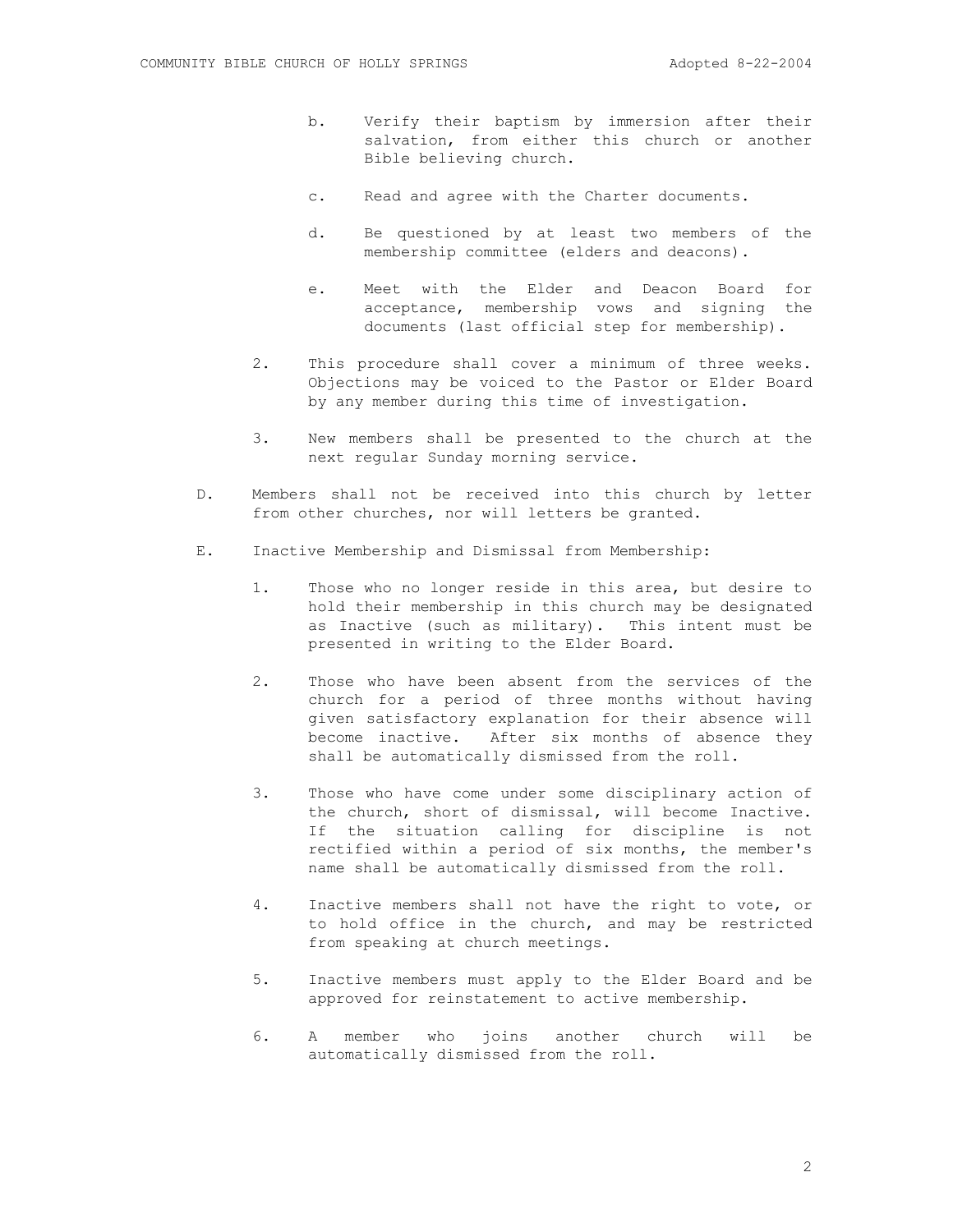## **Article V - Church Discipline (Mt18:15-17, ICo5:6-13,IICo 2:6,7)**

Ministry functions and services are private meetings held on private property according to the policies and procedures followed by this ministry and should not be considered open to the general public under all circumstances. The ministry leadership reserves the right to remove any participant for any reason in the leadership's sole discretion.

A participant may be removed from any ministry function or asked not to return if they demonstrate by conduct or spirit that they are out of harmony with the Articles of Faith, the spirit, or the policies of the ministry whether on or off property as determined in the sole discretion of the Pastor or Elder Board. Readmission considerations following removal will be determined on a case-bycase basis.

Members:

- A. Purpose of Church Discipline: glorify God by maintaining the purity of the local body **(1Co5:6-13)**; build up believers by deterring sin **(Mt18:17, ITim5:20)** and to restore offending believers by calling them to repentance **(Ga6:1).**
- B. Process of Church Discipline:
	- 1. It is the responsibility of the erring member to confess his sin to the one(s) sinned against and be reconciled to the offended person(s) **(Mt5:24)**.
	- 2. It is the responsibility of any member of this church having knowledge of an erring member's sin to warn and correct him in private, seeking his repentance and restoration **(Mt18:15, Ga6:1)**.
	- 3. If the erring member does not heed these warnings, then the warning member shall request the presence of one or two others and go again to the erring member, repeatedly if necessary, seeking repentance and restoration **(Mt18:16)**.
	- 4. If the erring member does not heed these warnings, then the matter shall be brought to the attention of the Board of Elders. The Board of Elders shall take the case into prayerful consideration and, if deemed advisable, shall bring the matter before the church so that the body may publicly and corporately call the erring member to repentance **(Mt18:17)**. No action calling for dismissal (except for those taken in **Article IV.E.**) shall be taken against any member until he is informed in writing, the offense cited, and he be given an opportunity to appear at a meeting of the Board of Elders.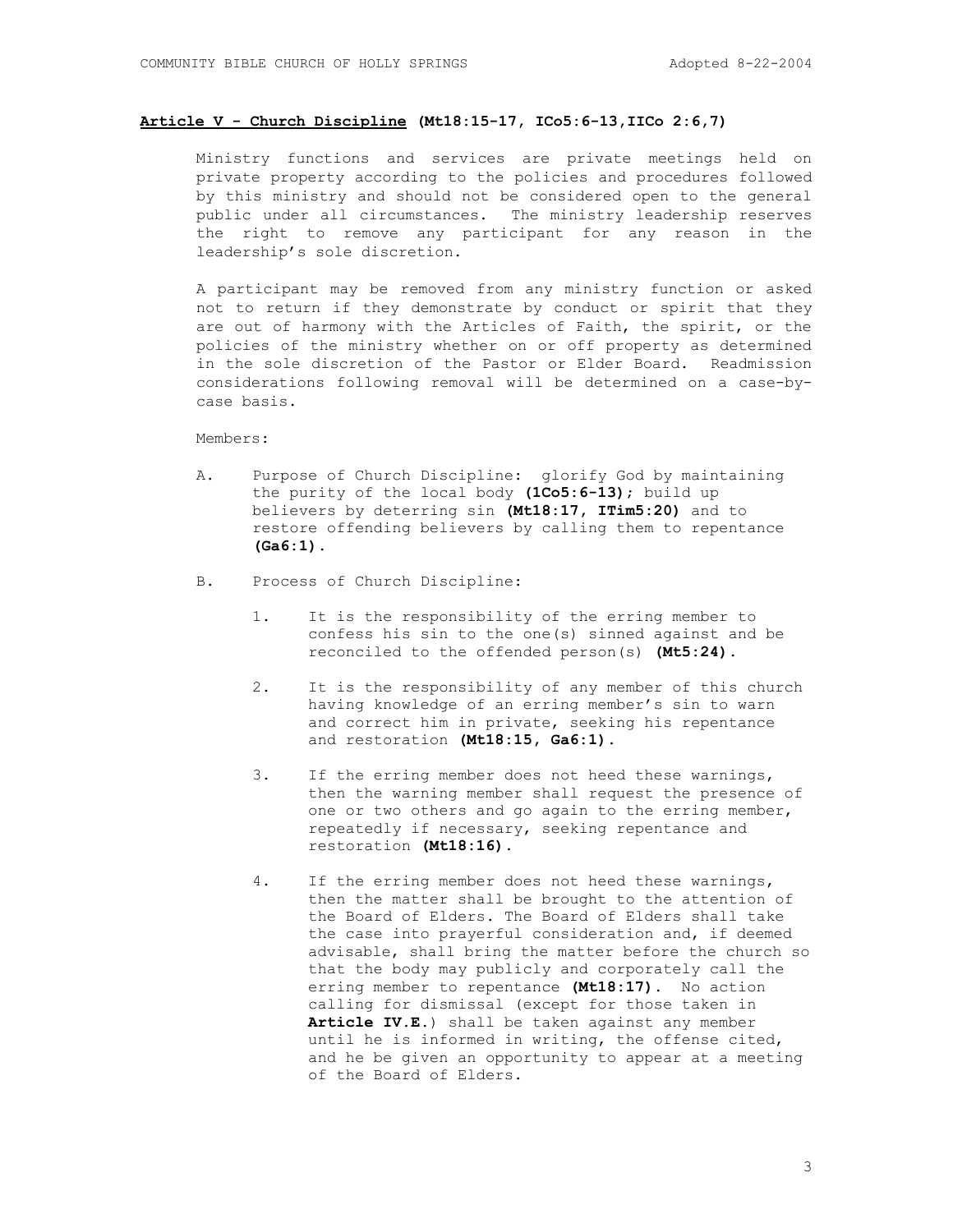- 5. If the erring member does not repent in response to the church then he shall be publicly dismissed from the membership and fellowship of the church at a regularly scheduled worship service **(Mt18:17)**.
- 6. If after dismissal the erring party heeds the warning, demonstrates repentance, and personally asks the Board of Elders to be reinstated by the church, then he shall be publicly restored to all the rights, duties, privileges, and responsibilities of membership **(IICo2:6-8)**.
- 7. All matters of discipline shall be conducted in the spirit and letter of the Scriptures.

### **Article VI – Meetings (Ac20:7, ICo14:40, He10:25)**

- A. The following shall be regular fellowship and worship services:
	- 1. Sunday services, morning and evening
	- 2. A midweek testimony and prayer meeting.
	- 3. Baptismal services, when necessary, normally conducted in conjunction with a Sunday service.
	- 4. The Lord's Supper shall be observed at least quarterly.
	- 5. An evangelistic series, Bible conference, missionary conference, or other special services shall be held with outside speakers at the discretion of the Pastor and Board of Elders as they determine the needs of the church.
	- 6. Other fellowship and worship services, as called by the Pastor and Board of Elders.
- B. Business Meetings:
	- 1. Business meetings shall be held as follows: one Financial Meeting annually to determine financial and budget affairs, and one Organizational Business Meeting annually for other organizational business, i.e. elect deacons and elders. Times will be determined by the Pastor and the Elder Board.
	- 2. Other business meetings may be called by the Elder Board.
	- 3. The moderator will be designated by the Elder Board.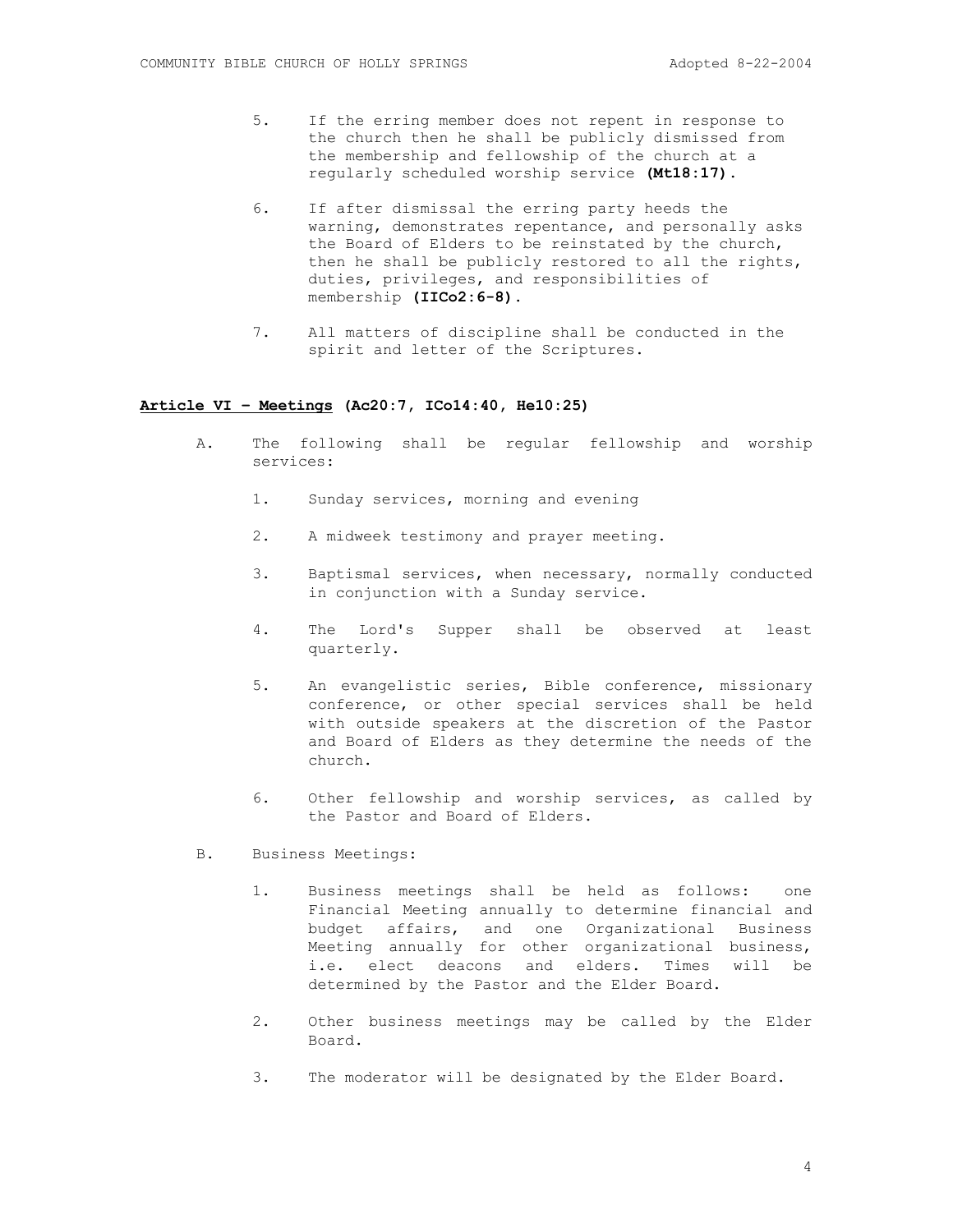- 4. In all business meetings, twenty-five percent of eligible voting members shall be considered a quorum. A simple majority will pass any measure, except an 80% majority is required when voting for a new pastor. Any active member, who is present (no proxies or votes sent in), and at least sixteen years of age shall be entitled to vote. (See Article IV)
- 5. All major propositions (except emergency measures) to be voted upon by the congregation shall be posted in writing and announced verbally at regular services two weeks prior to the vote, and the vote taken at the next regular service.
- 6. Robert's Rules of Order shall be the authorized procedure for all church business meetings in matters not covered by this constitution. In case of any conflict between said rules and the Constitution of the church, the Constitution shall govern.
- 7. Business meetings will be open to nonmembers unless a members-only meeting is designated by the Elder Board.
- C. All Meetings: Any pastoral staff member, elder, or deacon may remove any person from the meeting whom they determine to be disruptive.

### **Article VII – Finances (ICo14:40,16:2, Lk6:38, Mal3:8-10)**

- A. The church is supported by voluntary contributions from its members who shall give according to their abilities and according to the dictates of their own consciences.
- B. No paid performances or sales shall be used to raise money for the church.
- C. All undesignated tithes and offerings will be disbursed as follows:
	- 1. Ninety percent to general budget and building, ten percent to home and foreign missions until the church building is built or purchased, and a full-time pastor installed. At such time, the mission budget percentage shall begin increasing toward a goal of at least twenty-five percent.
	- 2. Permanent mission support shall not exceed fifty percent of the total mission income.
	- 3. If mission support is higher than 15%: the budget may revert to 85% general, and 15% mission support when a major building program is begun.

5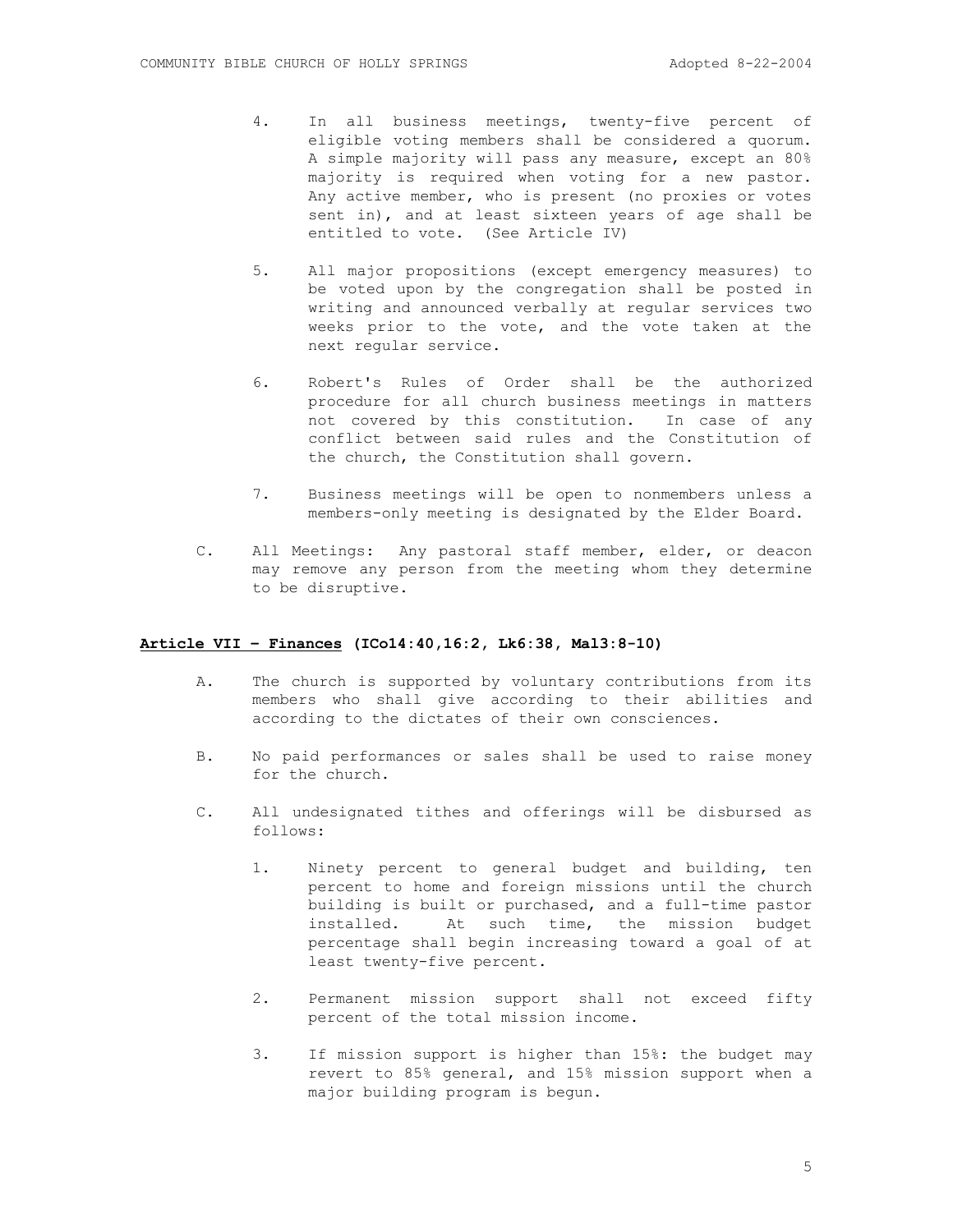- D. Records of all financial transactions shall be kept by the church treasurer, who shall submit a reasonably detailed monthly financial report to the Board of Deacons. Said report shall also be posted in the church.
- E. An annual budget estimate shall be prepared and presented by the Board of Deacons to the Board of Elders, and shall be voted on by the members at the annual Financial Business Meeting. The budget shall be posted at least one week prior to the annual Financial Business Meeting.
- F. The Annual Budget for the new year shall not exceed the previous year's income.
- G. The Deacon Board is responsible for all properties and financial dealings of the church. The Deacon Board may disburse up to one thousand dollars (\$1000) of funds per month, that are not part of the annual budget.
- H. The Pastor may expend up to two hundred dollars (\$200) per month of non-line item funds.
- I. The church will not provide personal loans to leadership, employees, or their family members.

## **Article VIII - Officers**

- A. Pastor:
	- 1. The Pastor shall be a male and shall meet the Scriptural qualifications for his calling as outlined in **I Timothy 3:1-7 and Titus 1:5-9**.
	- 2. Calling the Pastor:
		- a. A candidate for acceptance to the pastorate shall be heard at a minimum of four regular worship services. His wife and family must accompany him to at least two of the services and he shall, with his family, meet with both the Elder and the Deacon Boards.
		- b. The Pastor shall be accepted by eighty percent vote of the eligible members present at an officially called business meeting.
	- 3. Duties of the Pastor:
		- a. It shall be the duty of the Pastor, as undershepherd responsible to Jesus Christ, to preach the Word and administer the ordinances of the church. The Pastor, as an elder among elders,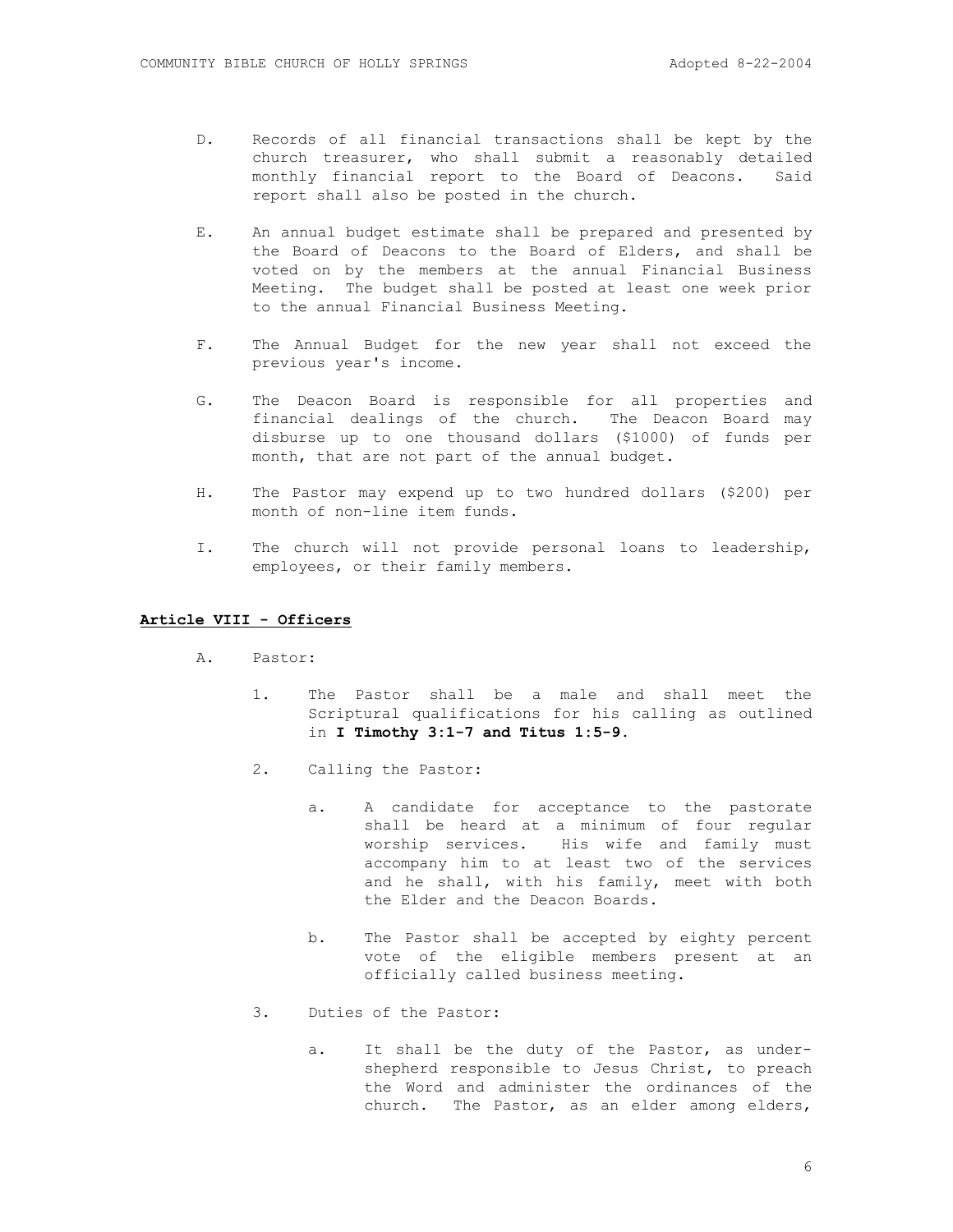shall be the spiritual leader of the church and shall advance the spiritual life and interest of the congregation. The Pastor shall be a nonvoting, ex-officio member of every committee and board.

- b. All employees, staff members, Sunday school teachers, and officers (whether salaried or not) are considered "At Will" employees and shall be directly responsible to the Pastor and ultimately to the Elder Board (when in session).
- 4. Dismissal of Pastor:
	- a. The Pastor may be dismissed by a majority vote of eligible members present at any officially called business meeting. (See Article VI B.)
	- b. A meeting to dismiss the Pastor may be called by petition of twenty-five percent of active church members, or by one-third of the Elder Board.
	- c. If dismissed, the Pastor's services shall be terminated immediately.
	- d. Salary and other benefits shall continue for forty-five days maximum or until he has obtained a full-time, paid position, whichever comes first.
- B. Official Boards
	- 1. The Deacons and Elders shall be males and shall meet the Scriptural qualification for office as set forth in **I Timothy and Titus**, and shall have been active members of the church for at least six months.
	- 2. Deacons and Elders shall be elected by vote of the congregation at the annual Organizational Business Meeting, and shall serve a term of two years. Board members may succeed themselves for one additional twoyear term. Upon resignation or dismissal of a Board member, the office shall be filled, until its expiration, by vote of the congregation. This new Board member is eligible for two additional complete terms, provided the term he filled had less than one year remaining from the date of his filling it.
	- 3. The Deacons and Elders shall elect their own chairman and secretary. The Deacons and Elders shall each meet regularly at a time and place of their discretion, preferably once a month.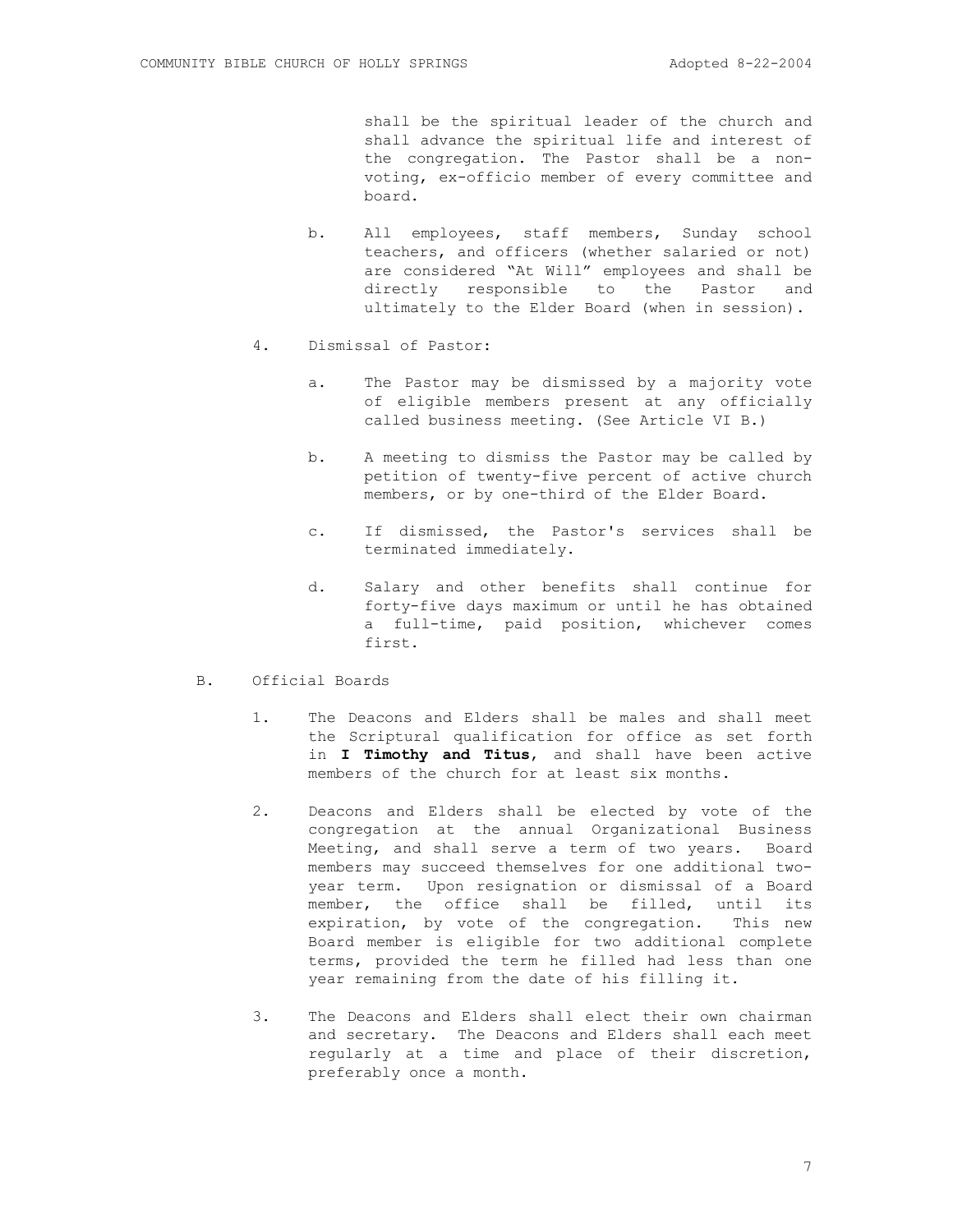- 4. Shared Duties of Deacons and Elders:
	- a. Both Boards shall constitute a membership committee and shall examine each applicant for membership.
	- b. Both Boards shall elect a pulpit committee made up of elders and deacons for the seeking and examining of a prospective pastor.
	- c. The Deacon Board shall be responsible for organizing and preparing the Lord's Supper. Both boards shall administer the elements.
	- d. Both Boards shall comprise a nominating committee for candidates for church officers.
	- e. Dismissal of any Deacon or Elder:
		- 1. A Deacon or Elder may be dismissed by a majority vote of eligible members present at any officially called business meeting. (See Article VI B.)
		- 2. A meeting to dismiss a Deacon or Elder may be called by petition of twenty-five percent of active church members, or by one-third of the Elder Board.
		- 3. If dismissed, the Deacon's or Elder's services shall be terminated immediately.
- 5. Duties of the Deacons **(Ti3:8-15)**
	- a. The Deacons shall be responsible, with the Pastor, for the physical oversight of the church. They shall administer all business matters of the church, shall be responsible for all legal transactions and shall be responsible for the maintenance of all church property.
	- b. The Deacons shall, with the Pastor, minister to the needy and supervise the benevolent funds of the church.
	- c. The Deacons shall have oversight, with the Pastor, of the offices of church Treasurer, Ushers, and church Corporate Secretary.
	- d. The Deacons shall be responsible for arranging the agenda for the Annual Financial Meeting.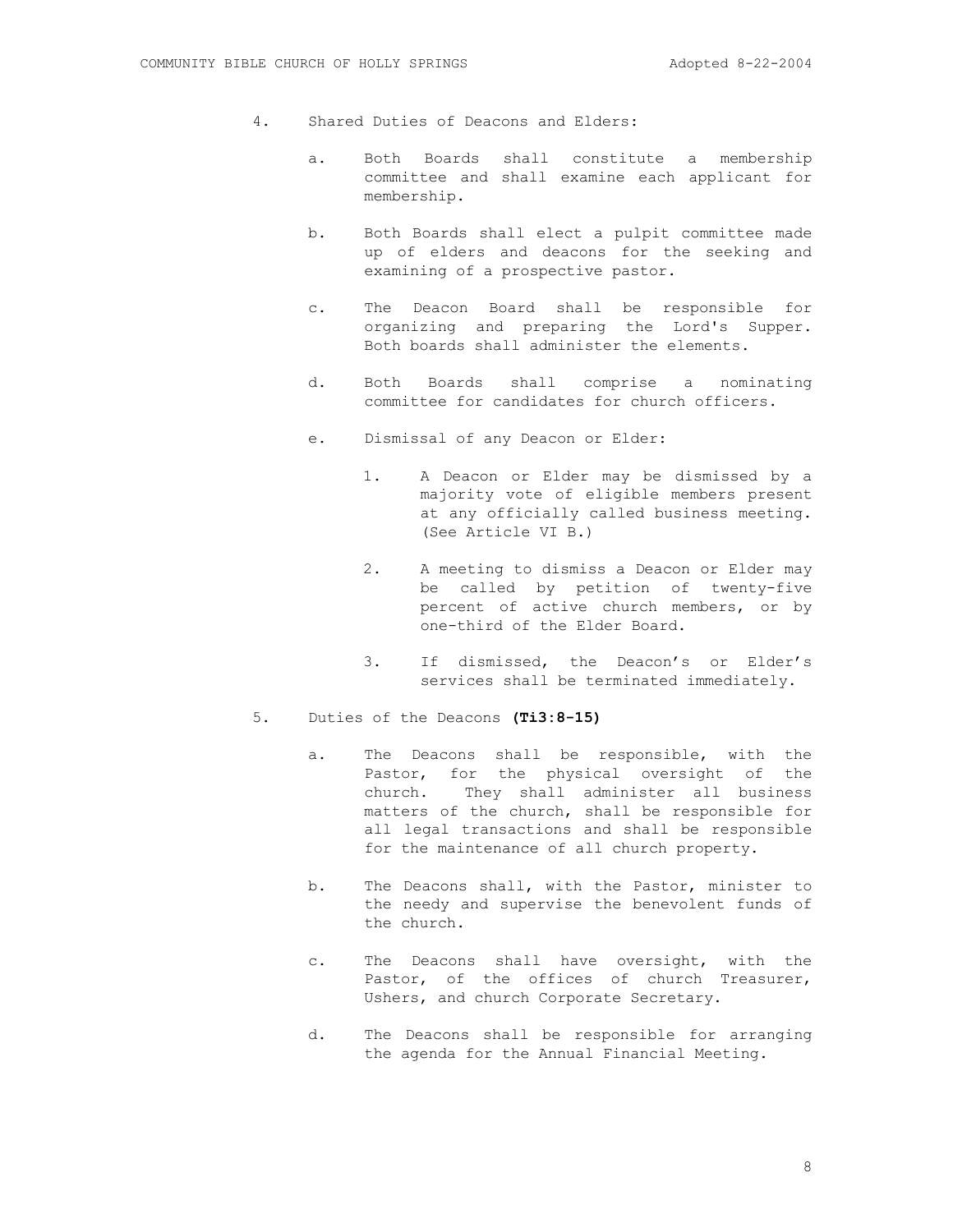- e. The Deacons shall be responsible for preparation of the elements of the Lord's Supper and preparation of the facilities for baptismal services.
- f. The Deacons shall be responsible for the dissolution of the corporation as required under Article X.
- g. The Chairman of the Deacon Board shall be designated Church Trustee, who, in conjunction with the Pastor (or Elder in his absence), Church Treasurer, and Church Secretary, will sign for the corporation.
- 6. Duties of the Elders: **(ITim 3:1-7)**
	- a. The Elders shall be responsible, with the Pastor, for the spiritual oversight of the church. They shall help the Pastor visit the sick, look after the membership, and administer the visitation program.
	- b. The Elders shall have oversight, with the Pastor, of the educational program of the church, including the appointment of personnel conducting these programs.
	- c. The Elders shall have oversight, with the Pastor, of the pulpit supply. They shall, at the direction of the Pastor or in his absence, arrange for special speakers, special services, and baptismal services.
	- d. The Elders shall have oversight, with the Pastor, of the mission program and the music program of the church.
	- e. The Chairman of the Elders shall exercise pastoral oversight of the congregation in the absence of the senior pastor on staff.
	- f. The Elder Board shall be responsible for church membership rolls, and the carrying out of church discipline as outlined in Articles IV.E. and V.
	- g. The Elder Board shall be responsible for the agenda and conduct of the annual Organizational Meeting as outlined in Article VI.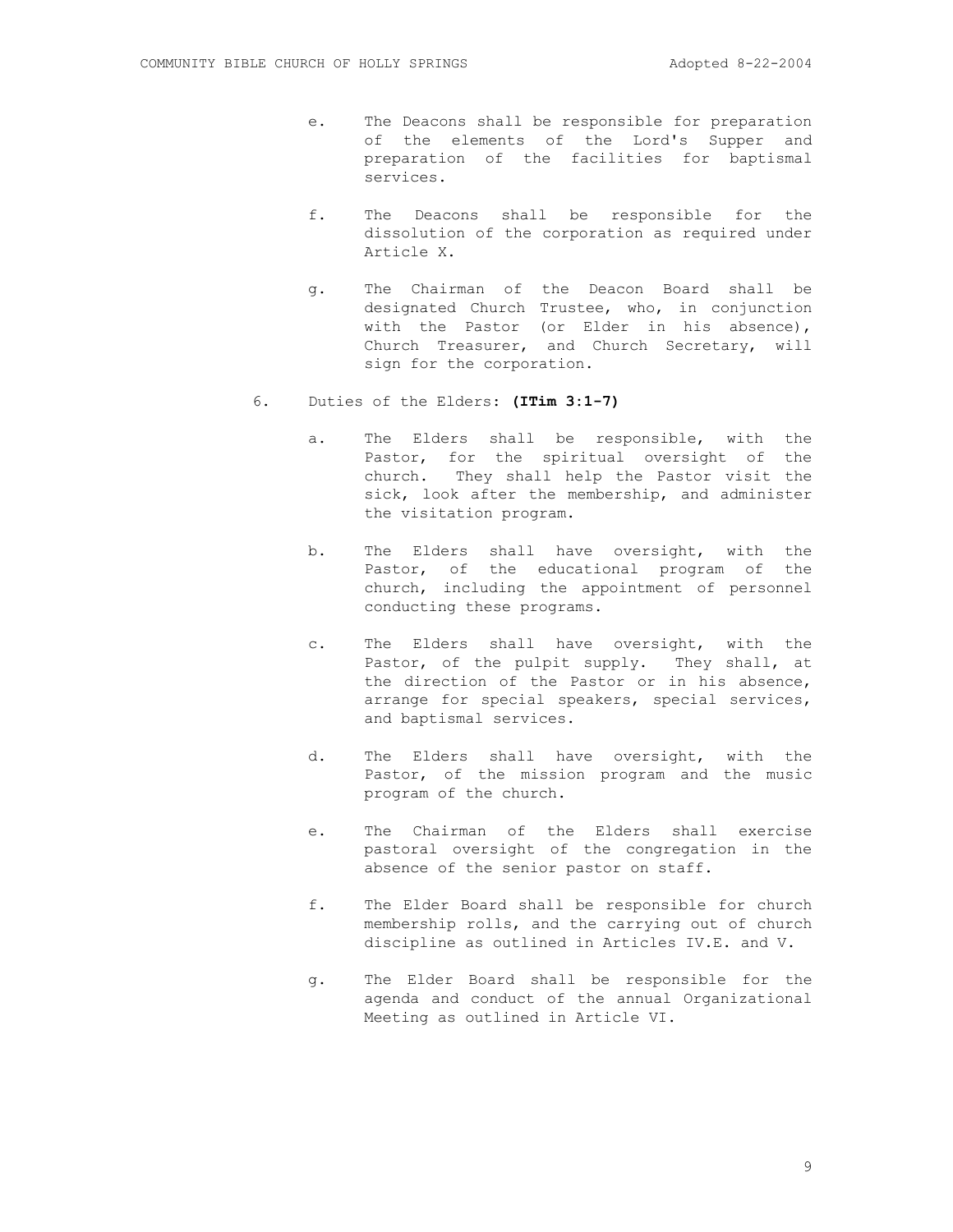- C. Corporate Secretary: **(Ex17:14, Josh4:7, Est6:1)**
	- 1. The church Corporate Secretary (Secretary) shall be recommended by the nominating committee and shall be elected by the vote of the congregation for a term of one year.
	- 2. The church Secretary shall keep an accurate record of the proceedings of the church, a record of the membership, and shall present, in writing, an annual report at the annual Organizational Meeting.
	- 3. The church Secretary shall physically maintain all church records at the church office. The records, except for confidential membership data, discipline, personnel, health, personal communications, and counseling records, are available for membership review at a mutually convenient time.
- D. Treasurer:
	- 1. The Treasurer and/or an assistant shall be recommended by the nominating committee and shall be elected by vote of the congregation for a term of one year.
	- 2. The Treasurer shall keep a complete and accurate record of all contributions and disbursements of the church.
	- 3. The Treasurer shall submit a complete report of the church financial operations to the Deacon Board monthly, and shall submit a complete annual report at the annual Financial Business Meeting.
	- 4. The books of the Treasurer shall be audited annually under the direction of the Board of Deacons (Internally or externally). The books, except for donation records, are available for membership review.
	- 5. The Treasurer shall physically maintain all church records at the church office.

#### **Article IX - Ordinances**

## A. Water Baptism: **(Ro6:2-5, Co2:12, Ga3:27, Ac8:38-39,26:16, Mt3:16, Jn3:23,4:1-2)**

Is by immersion and it is the act of obedience after having accepted Jesus Christ as Personal Savior and publicly testifies to all of one's faith in Christ.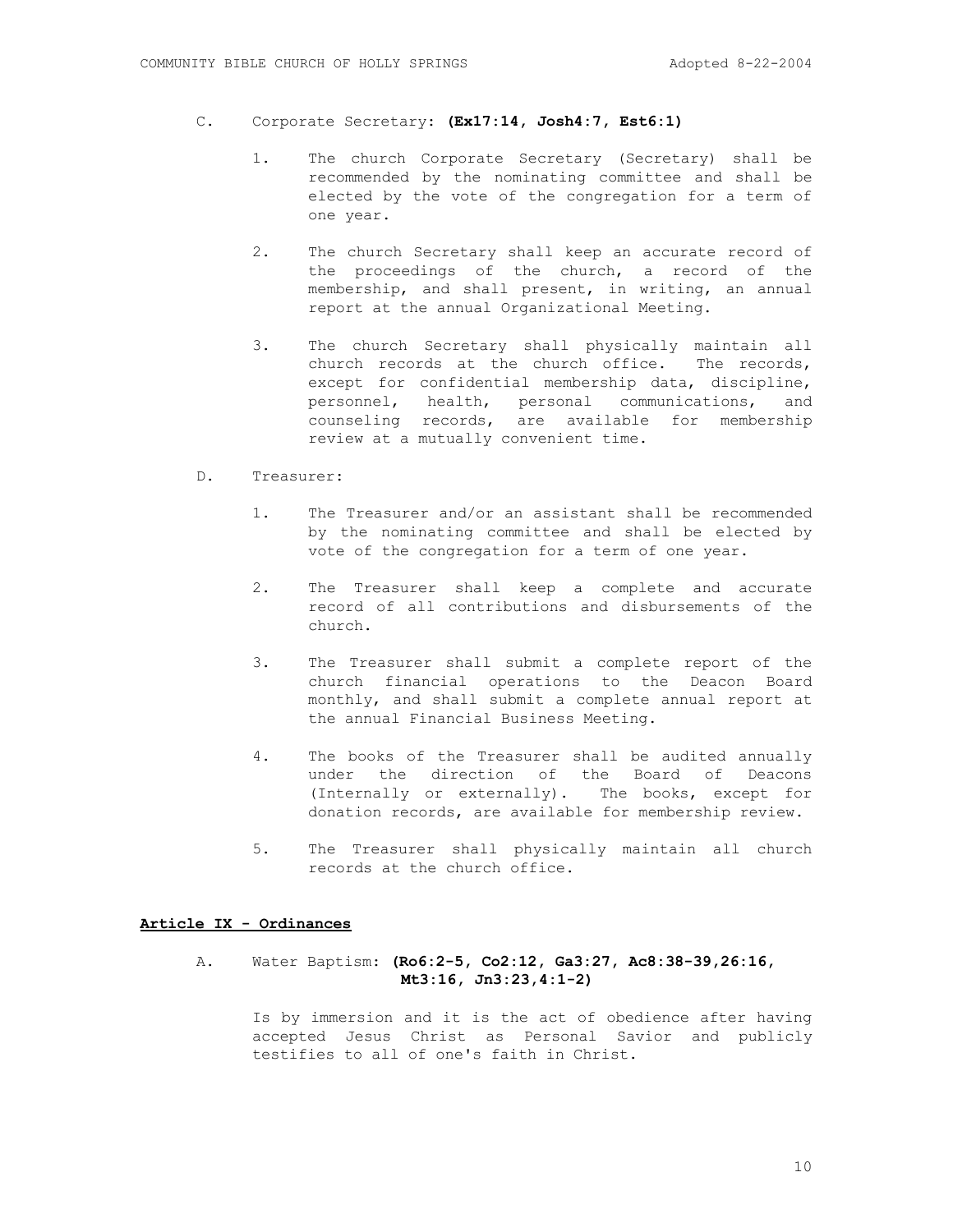B. The Lord's Supper: **(ICo11:27-30)**

All who have accepted Jesus Christ as Personal Savior and are walking in fellowship with the Lord shall be welcome to join in this service.

#### **Article X - Dissolution of the Corporation**

In the event of the dissolution of the Community Bible Church as a nonprofit corporation, the assets of the corporation shall be given and paid over to a non-profit corporation of like faith and practice. Said corporation shall be determined by a majority vote of the members of the corporation present at a previously announced business meeting for said dissolution.

- A. Notice of dissolution shall be sent, in writing, to the current address on file of each member, at least fifteen days prior to the scheduled meeting, and public notice shall be given at least forty-five days prior to the meeting.
- B. All recommendations for recipients of the corporation assets will be placed, in writing, by a member of the congregation to the Deacon Board no less than thirty days prior to the dissolution meeting. No other recommendations shall be considered.
- C. It shall be the duty of the Deacon Board to examine all recommendations submitted to it and to make its own recommendations to the congregation concerning the distribution of the church assets.
- D. Said recommendation from the Deacon Board shall be made available, in writing, to the congregation fifteen days prior to the dissolution meeting.
- E. The decision as to the recipient(s) of the assets of the corporation shall be the mutual consent by secret ballot of the majority of the members present at the dissolution meeting.
- F. The Deacon Board, in the stead of the members of the congregation and corporate officers, shall assume the responsibility for all dissolution proceedings, and shall seek and obtain legal assistance to complete said proceedings.